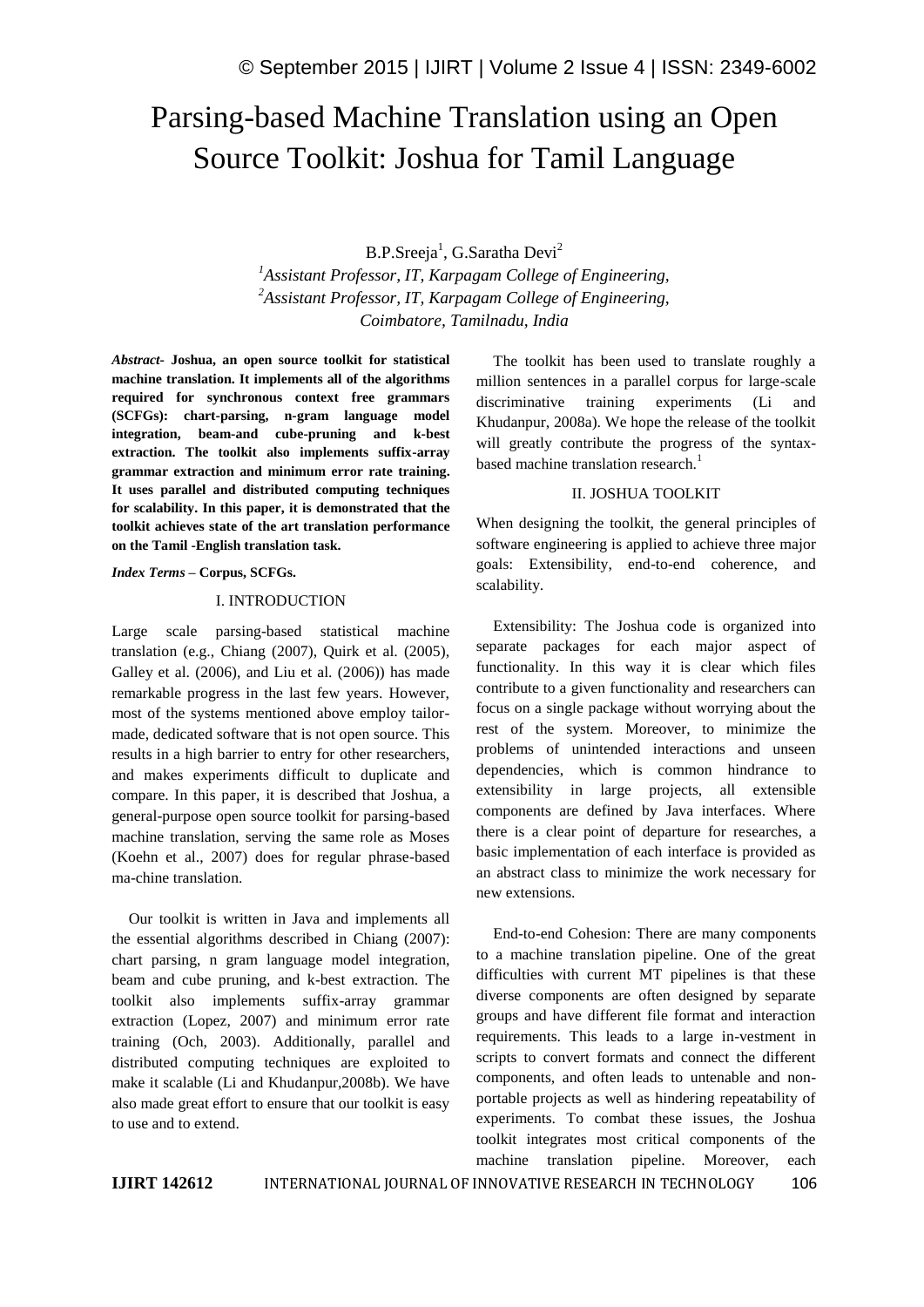component can be treated as a stand-alone tool and does not rely on the rest of the toolkit we provide.

Scalability: Our third design goal was to en-sure that the decoder is scalable to large models and data sets. The parsing and pruning algorithms are carefully implemented with dynamic programming strategies, and efficient data structures are used to minimize overhead. Other techniques contributing to scalability includes suffix array grammar extraction, parallel and distributed decoding, and bloom filter language models.

Below a short description about the main functions implemented in the Joshua toolkit.

#### *2.1 Training Corpus Sub-sampling*

Rather than inducing a grammar from the full parallel training data, made use of a method pro-posed by Kishore Papineni (personal communication) to select the subset of the training data consisting of sentences useful for inducing a grammar to translate a particular test set. This method works as follows: for the development and test sets that will be translated, every n-gram (up to length 10) is gathered into a map W and associated with an initial count of zero. Proceeding in order through the training data, for each sentence pair whose source-to-target length ratio is within one standard deviation of the average, if any ngram found in the source sentence is also found in W with a count of less than k, the sentence is selected. When a sentence is selected, the count of every ngram in W that is found in the source sentence is incremented by the number of its occurrences in the source sentence. For our submission, we used  $k = 20$ , which resulted in 1.5 million (out of 23 million) sentence pairs being selected for use as training data. There were 30,037,600 English words and 30,083,927 Tamil words in the sub sampled training corpus.

#### *2.2 Suffix-array Grammar Extraction*

Hierarchical phrase-based translation requires a translation grammar extracted from a parallel corpus, where grammar rules include associated feature values. In real translation tasks, the grammars extracted from large training corpora are often far too large to fit into available memory.

In such tasks, feature calculation is also very expensive in terms of time required; huge sets of extracted rules must be sorted in two directions for relative frequency calculation of such features as the translation probability p(f je) and reverse translation

probability p(ejf ) (Koehn et al., 2003). Since the extraction steps must be re-run if any change is made to the input training data, the time required can be a major hindrance to researchers, especially those investigating the effects of tokenization or word segmentation.

#### *2.3 Decoding Algorithms*

Grammar formalism: The decoder assumes a probabilistic synchronous context-free grammar (SCFG). Currently, it only handles SCFGs of the kind extracted by Heiro (Chiang, 2007), but is easily extensible to more general SCFGs (e.g., (Galley et al., 2006)) and closely related formalisms like synchronous tree substitution grammars (Eisner, 2003).

*Chart parsing*: Given a source sentence to de-code, the decoder generates one-best or k-best translations using a CKY algorithm. Specifically, the decoding algorithm maintains a chart, which contains an array of cells. Each cell in turn maintains a list of proven items.

The parsing process starts with the axioms, and proceeds by applying the inference rules repeatedly to prove new items until proving a goal item. Whenever the parser proves a new item, it adds the item to the appropriate chart cell. The item also maintains back Pointers to antecedent items, which are used for k-best extraction.

*Pruning*: Severe pruning is needed in order to make the decoding computationally feasible for SCFGs with large target-language vocabularies. In our decoder, we incorporate two pruning techniques: beam and cube pruning (Chiang, 2007).

Hypergraphs and k-best extraction: For each source language sentence, the chart parsing algorithm produces a hypergraph, which represents an exponential set of likely derivation hypotheses. Using the k-best extraction algorithm (Huang and Chiang, 2005), extract the k most likely derivations from the hypergraph.

Parallel and distributed decoding: parallel decoding and a distributed language model is implemented by exploiting multi-core and multi-processor architectures and distributed computing techniques. More details on these two features are provided by Li and Khudanpur (2008b).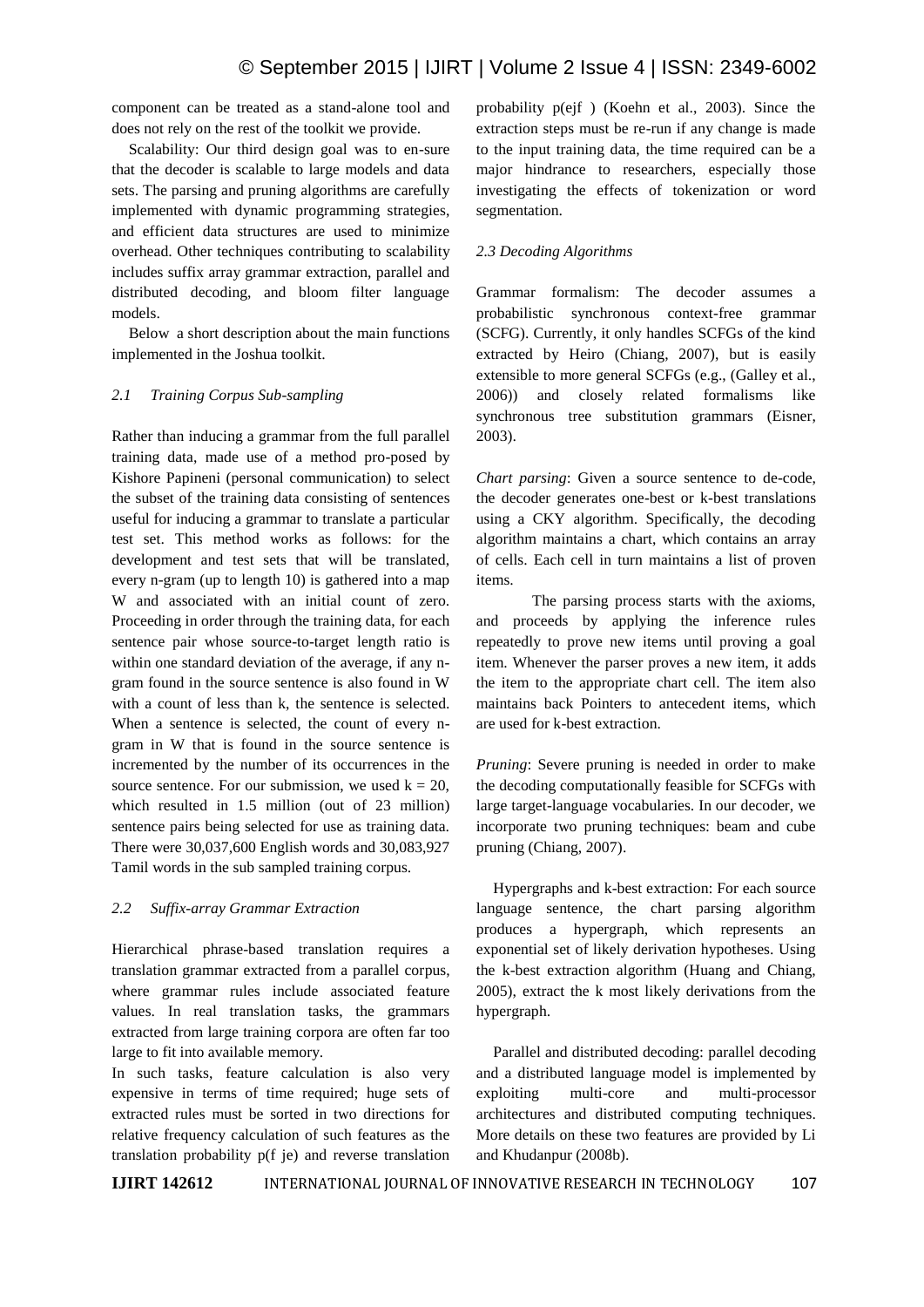# *2.4 Language Models*

In addition to the distributed LM mentioned above, implement three local n-gram language models. Specifically, A straightforward implementation of the n-gram scoring function in Java is provided. This Java implementation is able to read the standard ARPA backoff n-gram models, and thus the decoder can be used independently from the SRILM toolkit.<sup>3</sup> also provide a native code bridge that allows the decoder to use the SRILM toolkit to read and score n-grams. This native implementation is more scalable than the basic Java LM implementation. A Bloom Filter LM in Joshua, following Talbot and Osborne (2007) is also implemented

## III. TRANSLATION TASK RESULTS

# *3.1 Training and Development Data*

A very large Tamil-English training corpus (Callison-Burch, 2009) is assembled by conducting a web crawl that targeted bilingual web sites from the Canadian government, the European Union, and various international organizations like the Amnesty International and the Olympic Committee. The crawl gathered approximately 40 million files, consisting of over 1TB of data. We converted pdf, doc, html, asp, php, etc. files into text, and preserved the directory structure of the web crawl. We wrote set of simple heuristics to transform Tamil URLs onto English URLs, and considered matching documents to be translations of each other. This yielded 2 million Tamil documents paired with their English equivalents. The sentences and paragraphs in these documents are divided,performed sentence-aligned them using software that IBM Model 1 probabilities into account (Moore, 2002), Filtered and reduplicated the resulting parallel corpus. After discarding 630 thousand sentence pairs which had more than 100 words, the final corpus had 21.9 million sentence pairs with 587,867,024 English words and 714,137,609 Tamil words.

The corpus to the other participants is distributed to use in addition to the Tamil-English parallel corpus (Koehn, 2005), which consists of approximately 1.4 million sentence pairs with 39 million English words and 44 million Tamil words. The translation model was trained on these corpora using the sub sampling descried in Section 2.1

The module is also available as a standalone applica-tion, Z-MERT that can be used with other MT systems. (Software and documentation at: http://cs.jhu.edu/ ~ozaidan/zmert.of 21.2 million English sentences with half a billion words. We used SRILM to train a 5-gram language model using a vocabulary containing the 500,000 most frequent words in this corpus. Note that we did not use the English side of the parallel corpus as language model training data.

To tune the system parameters we used News Test Set from WMT08 (Callison-Burch et al., 2008), which consists of 2,051 sentence pairs with 43 thousand English words and 46 thousand Tamil words. This is in domain data that was gathered from the same news sources as the test set.

# *3.2 Translation Scores*

The translation scores for four different systems are reported in Table 1.<sup>5</sup>

Baseline: In this system, use the GIZA++ toolkit, a suffix array archi-tecture the SRILM toolkit and minimum error rate training to obtain word alignments, a translation model, language models, and the optimal weights for combining these models, respectively.

Minimum Bayes Risk Rescoring: In this system, we re-ranked the n-best output of our base-line system using Minimum Bayes Risk rescore the top 300 translations to minimize expected loss under the Bleu metric.

Deterministic Annealing: In this system, in-stead of using the regular MERT the training objective is to minimize the one best error, to use the deterministic annealing training procedure described, the objective is to minimize the expected error (together with the entropy regularization technique).

Variational Decoding: Statistical models in machine translation exhibit spurious ambiguity. That is, the probability of an output string is split among many distinct derivations (e.g., trees or segmentations). In principle, the goodness of a string is measured by the total probability of its many derivations. However, finding the best string (e.g., during decoding) is then computationally intractable. Therefore, most systems use a simple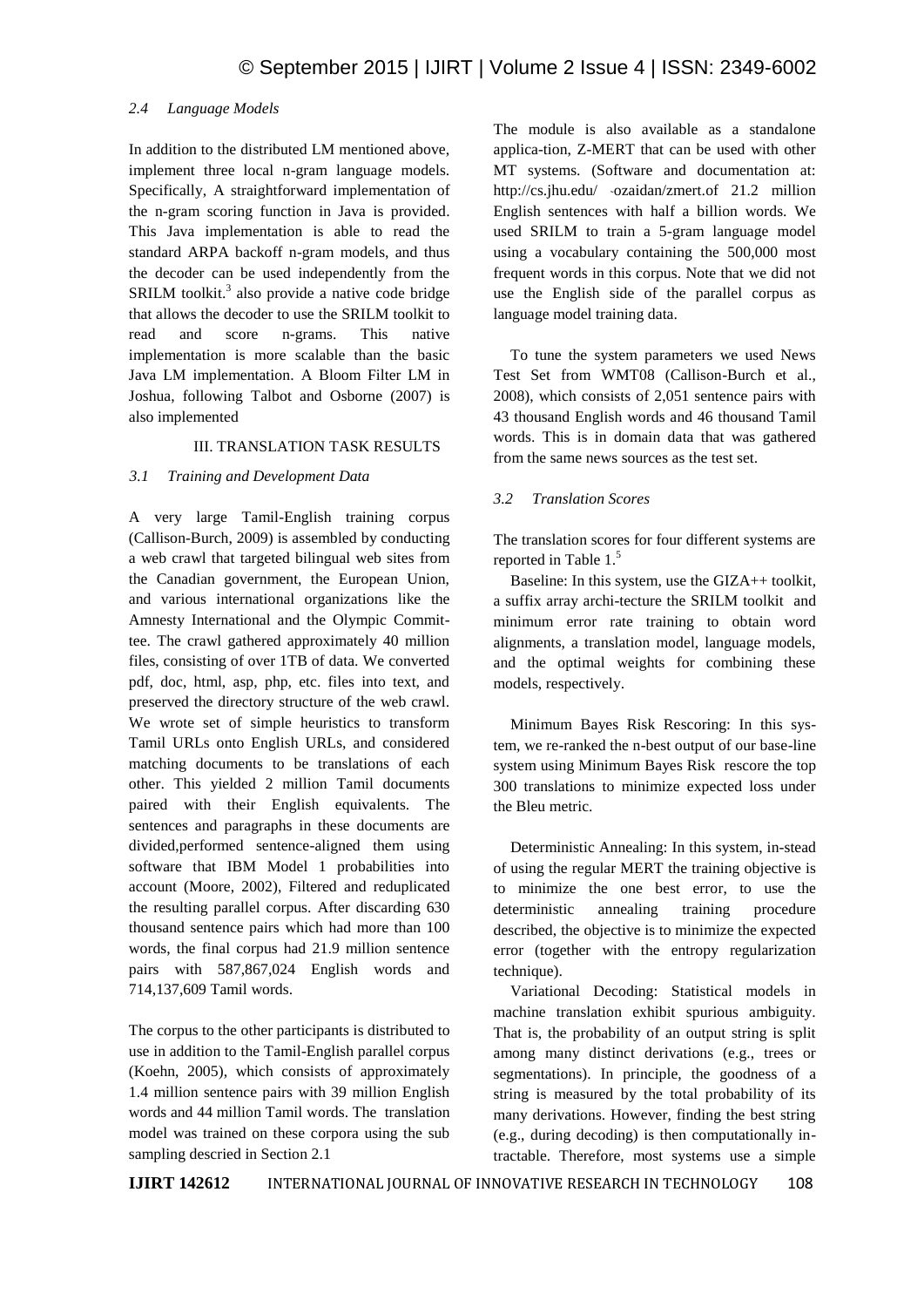| System                       | BLEU-4 |
|------------------------------|--------|
|                              |        |
| Joshua Baseline              | 28.81  |
| Minimum Bayes Risk Rescoring | 30.11  |
| Deterministic Annealing      | 23.01  |
| Variational Decoding         | 25.43  |

Viterbi approximation that measures the goodness

Table 1: The uncased BLEU scores on Tamil-English Task.

The test set consists of 2525 segments, each with one reference translation of a string using only its most probable derivation. Instead, we develop a variational approximation, which considers all the derivations but still allows tractable decoding. More details will be provided . In this system, both deterministic annealing (for training) and variational decoding (for decoding) is used.

# IV. CONCLUSION

In this paper, a scalable toolkit for parsing-based machine translation is described. It is written in Java and implements all the essential algorithms de-scribed. Chart-parsing, n-gram language model integration, beam- and cube-pruning, and k-best extraction is also described. The toolkit also implements suffix-array grammar extraction and minimum error rate training .Additionally, parallel and distributed computing techniques are exploited to make it scalable. The decoder achieves state of the art translation performance.

## **REFERENCES**

[1] Chris Callison-Burch, Colin Bannard, and Josh Schroeder. 2005. *Scaling phrase-based statisti-cal machine translation to larger corpora and longer phrases. In Proceedings of ACL*.

[2] Chris Callison-Burch, Cameron Fordyce, Philipp Koehn, Christof Monz, and Josh Schroeder. 2008. *Further meta-evaluation of machine translation. In Proceedings of the Third Workshop on Statistical Machine Translation (WMT0*

[3] Chris Callison-Burch. 2009. *A 10<sup>9</sup> word parallel cor-pus. In preparation.*

[4] David Chiang. 2007. *Hierarchical phrasebased trans-lation. Computational Linguistics*, 33(2):201–228.

[5] Jason Eisner. 2003. *Learning non-isomorphic tree mappings for machine translation. In Proceedings of ACL.*

[6] Michel Galley, Jonathan Graehl, Kevin Knight, Daniel Marcu, Steve DeNeefe, Wei Wang, and Ignacio Thayer. 2006. *Scalable inference and training of context-rich syntactic translation models. In Pro-ceedings of the ACL/Coling*.

[7] Liang Huang and David Chiang. 2005. Better kbest parsing. *In Proceedings of the International Work-shop on Parsing Technologies.*

[8] Philipp Koehn, Franz Josef Och, and Daniel Marcu. 2003. *Statistical phrase-based translation. In Pro-ceedings of HLT/NAACL.*

[9] Philipp Koehn, Hieu Hoang, Alexandra Birch, Chris Callison-Burch, Marcello Federico, Nicola Bertoldi, Brooke Cowan, Wade Shen, Christine Moran, Richard Zens, Chris Dyer, Ondrej Bojar, Alexandra Constantin, and Evan Herbst. 2007. Moses: *Open source toolkit for statistical machine translation. In Proceedings of the ACL-2007 Demo and Poster Sessions.*

[10] Philipp Koehn. 2005. *A parallel corpus for statistical machine translation. In Proceedings of MT-Summit, Phuket, Thailand.*

[11] Shankar Kumar and William Byrne. 2004. *Minimum bayes-risk decoding for statistical machine transla-tion. In Proceedings of HLT/NAACL.*

[12] Zhifei Li and Sanjeev Khudanpur. 2008a. *Large-scale discriminative n-gram language models for statisti-cal machine translation.* In Proceedings of AMTA.

[13] Zhifei Li and Sanjeev Khudanpur. 2008b. *A scalable decoder for parsing-based machine translation with equivalent language model state maintenance.* In Proceedings Workshop on Syntax and Structure in Statistical Translation.

[14] Zhifei Li, Chris Callison-Burch, Sanjeev Khudanpur, and Wren Thornton. 2009a. *Decoding*